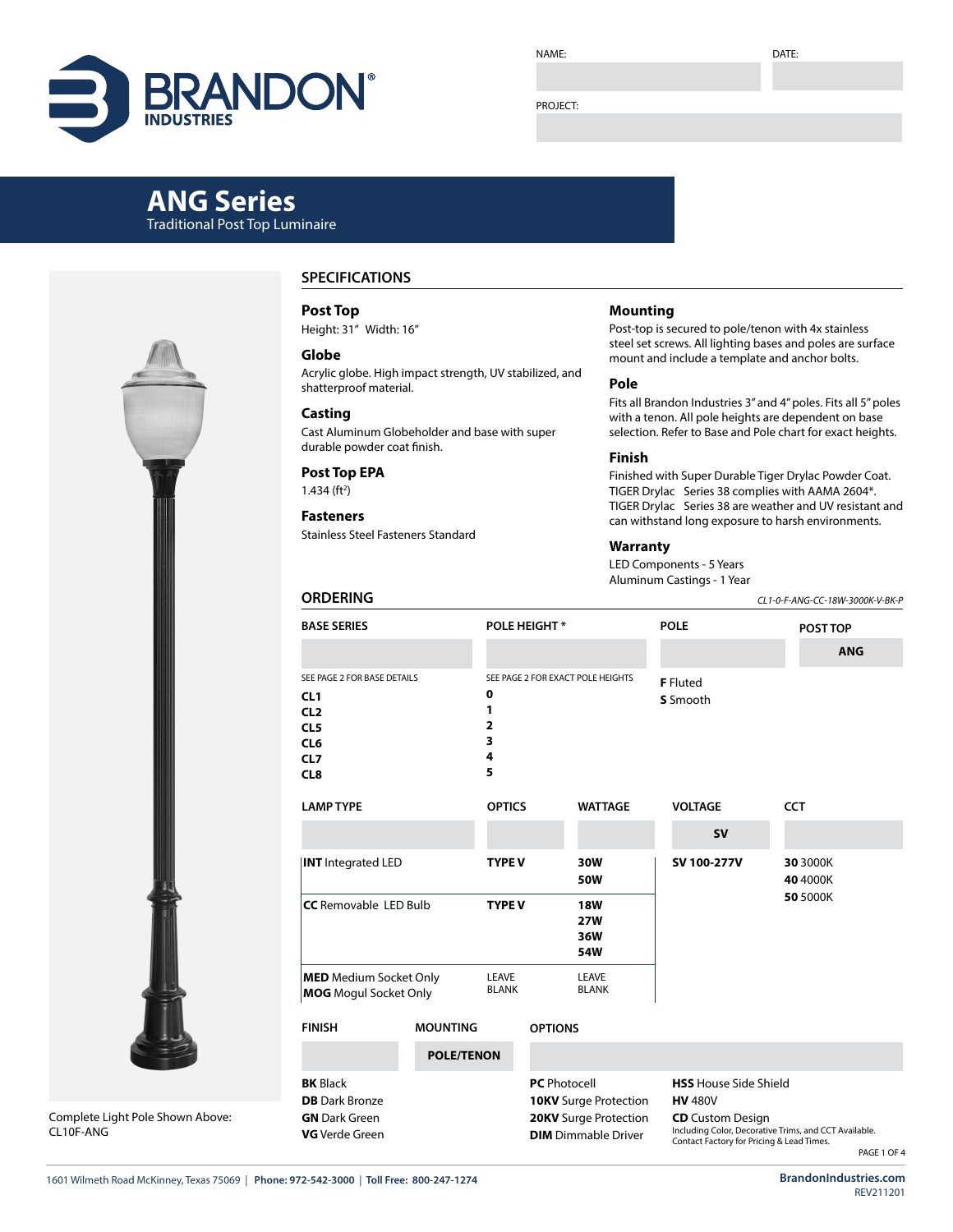

# **ENERGY CHART POLE OPTIONS FLUTED SMOOTH LAMP TYPE WATTAGE LUMEN LM/W INT 30W 3,300 110lm/w INT 50W 5,500 110lm/w CC 18W 2,520 140lm/w CC 27W 3,800 140lm/w CC 36W 5,000 140lm/w CC 54W 7,600 140lm/w**

## **OVERALL COMPLETE UNIT HEIGHT**

| <b>BASE</b>            |                | CL1                | CL <sub>2</sub>    | CL <sub>5</sub> | CL <sub>6</sub> | CL <sub>7</sub>    | CL <sub>8</sub> |  |
|------------------------|----------------|--------------------|--------------------|-----------------|-----------------|--------------------|-----------------|--|
| <b>POLE DIAMETER</b>   |                | $3^{\prime\prime}$ | $4^{\prime\prime}$ | 4 <sup>''</sup> | 4 <sup>''</sup> | $5^{\prime\prime}$ | 4 <sup>''</sup> |  |
|                        | $\bf{0}$       | 9'4                | 10'4''             | 9'8''           | 9'10''          | 9'9''              | 9'4''           |  |
|                        |                | 10'4''             | 11'4''             | 10'8''          | 10'10''         | 10'9''             | 10'4''          |  |
| <b>BASE &amp; POLE</b> | $\overline{2}$ | 11'4''             | 12'4''             | 11'8''          | 11'10''         | 11'9''             | 11'4''          |  |
| <b>HEIGHTS</b>         | 3              | 12'4''             | 13'4''             | 12'8''          | 12'10''         | 12'9''             | 12'4''          |  |
|                        | 4              | 13'4''             | 14'4''             | 13'8''          | 13'10''         | 13'9''             | 13'4''          |  |
|                        | 5              | 14'4''             | 15'4''             | 14'8''          | 14'10"          | 14'9"              | 14'4''          |  |

## **BASE OPTIONS**



Qty. (3) – 1/2" Anchor Bolts Access Door – 5.5" tall x 4" wide



Qty. (4) – 3/4" Anchor Bolts Access Door – 9.5" tall x 11" wide



**CL1 CL2 CL5** Qty. (4) – 3/4" Anchor Bolts Access Door – 5" tall x 6" wide



**CL6 CL7 CL8** Qty. (4) – 3/4" Anchor Bolts Access Door – 9.5" tall x 9" wide



Qty. (3) – 3/4" Anchor Bolts Access Door – 9" tall x 9" wide



Qty. (3) – 3/4" Anchor Bolts Access Door – 7" tall x 7" wide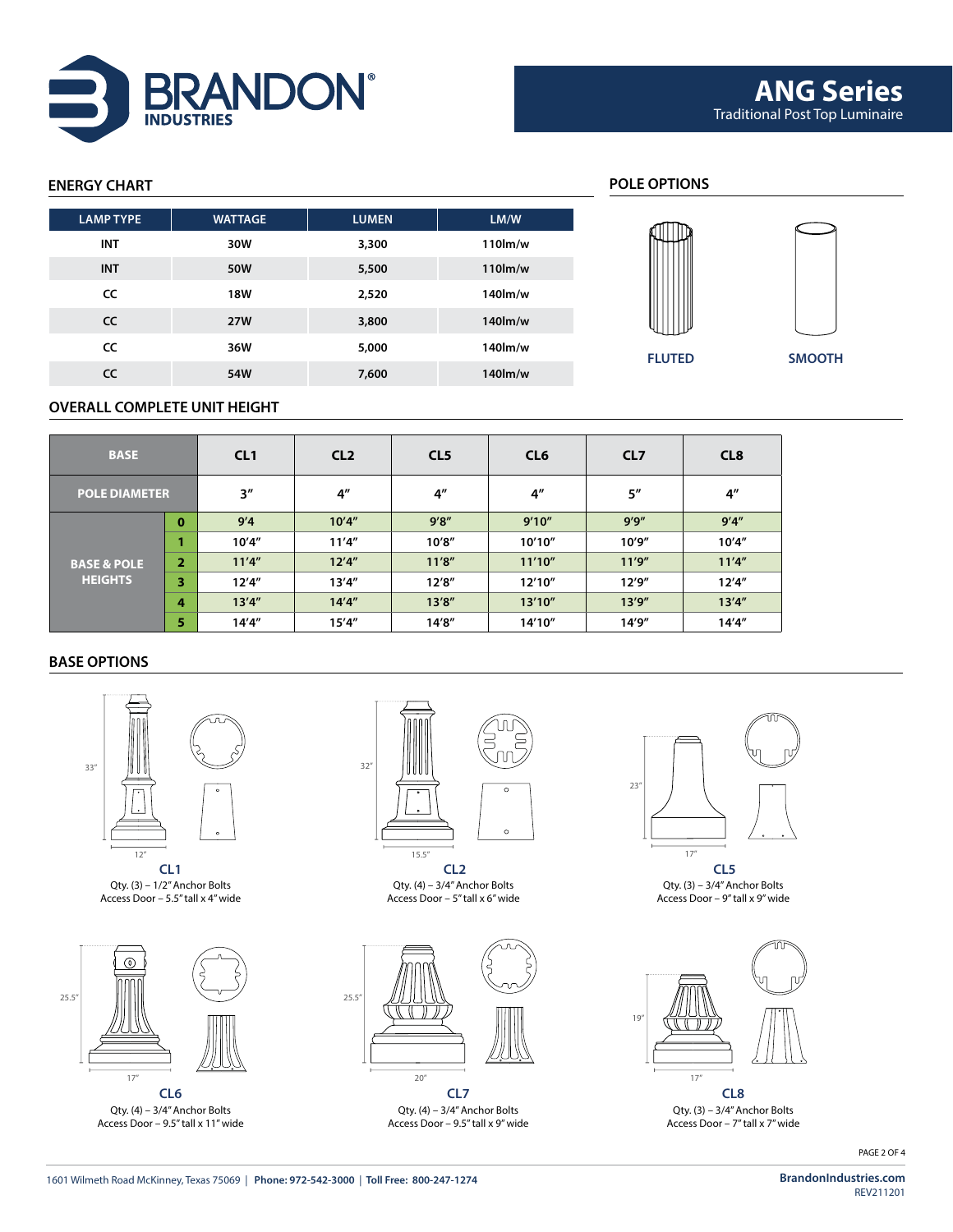

#### **EPA DATA - POLE AND BASE**

Maximum Allowable Effective Projected Area (EPA) for wind speed with 3-second gust.

| <b>PRODUCT</b>         |         | <b>BASE</b> |                 | <b>ANCHOR</b>           |       | <b>POLE</b>        |       |        | MAX EPA - POST TOP FIXTURE (FT <sup>2</sup> )<br><b>WIND SPEED - MPH</b> |       |       |       |      |      |      |      |      |
|------------------------|---------|-------------|-----------------|-------------------------|-------|--------------------|-------|--------|--------------------------------------------------------------------------|-------|-------|-------|------|------|------|------|------|
|                        | н       | Hgt         | Dia             | Qty                     | Dia   | OD                 | Wall  | Length | 105                                                                      | 110   | 120   | 130   | 140  | 150  | 160  | 170  | 180  |
| <b>CL1 FLUTED POLE</b> |         |             |                 |                         |       |                    |       |        |                                                                          |       |       |       |      |      |      |      |      |
| CL <sub>10F</sub>      | 9'4''   | 33''        | 12"             | $\overline{3}$          | 1/2"  | 3''                | 0.125 | 7'0''  | 4.32                                                                     | 3.87  | 3.13  | 2.56  | 2.10 | 1.74 | 1.44 | 1.19 | 0.98 |
| CL11F                  | 10'4''  | 33''        | 12"             | 3                       | 1/2"  | 3 <sup>n</sup>     | 0.125 | 8'0''  | 3.63                                                                     | 3.23  | 2.57  | 2.06  | 1.66 | 1.33 | 1.06 | 0.84 | 0.66 |
| CL12F                  | 11'4''  | 33''        | 12''            | $\overline{\mathbf{3}}$ | 1/2'' | 3''                | 0.125 | 9'0''  | 3.05                                                                     | 2.69  | 2.10  | 1.64  | 1.27 | 0.98 | 0.74 | 0.54 | 0.37 |
| CL13F                  | 12'4''  | 33''        | 12''            | 3                       | 1/2"  | 3''                | 0.125 | 10'0'  | 2.55                                                                     | 2.22  | 1.68  | 1.27  | 0.93 | 0.66 | 0.44 | 0.26 | 0.11 |
| CL14F                  | 13'4''  | 33''        | 12''            | $\overline{\mathbf{3}}$ | 1/2"  | 3''                | 0.125 | 11'0'' | 2.11                                                                     | 1.81  | 1.31  | 0.93  | 0.62 | 0.38 | 0.18 | 0.01 |      |
| CL15F                  | 14'4''  | 33''        | 12"             | $\overline{\mathbf{3}}$ | 1/2"  | 3''                | 0.125 | 12'0'' |                                                                          |       |       |       |      |      |      |      |      |
| <b>CL2 FLUTED POLE</b> |         |             |                 |                         |       |                    |       |        |                                                                          |       |       |       |      |      |      |      |      |
| CL <sub>20F</sub>      | 10'4''  | 32"         | 12"             | 4                       | 1/2'' | 4 <sup>n</sup>     | 0.125 | 8'0''  | 7.73                                                                     | 6.93  | 5.64  | 4.63  | 3.83 | 3.18 | 2.65 | 2.22 | 1.85 |
| CL <sub>21</sub> F     | 11'4''  | 32"         | 12"             | $\overline{4}$          | 1/2'' | $4^{\prime\prime}$ | 0.125 | 9'0''  | 6.68                                                                     | 5.96  | 4.79  | 3.88  | 3.16 | 2.57 | 2.10 | 1.70 | 1.37 |
| CL <sub>22</sub> F     | 12'4''  | 32''        | 12''            | $\overline{a}$          | 1/2"  | $4^{\prime\prime}$ | 0.125 | 10'0'' | 5.78                                                                     | 5.13  | 4.06  | 3.23  | 2.57 | 2.04 | 1.61 | 1.25 | 0.95 |
| CL <sub>23</sub> F     | 13'4''  | 32"         | 12"             | $\overline{4}$          | 1/2"  | $4''$              | 0.125 | 11'0'' | 5.00                                                                     | 4.40  | 3.42  | 2.66  | 2.05 | 1.57 | 1.17 | 0.84 | 0.56 |
| CL <sub>24</sub> F     | 14'4''  | 32"         | 12"             | 4                       | 1/2"  | 4 <sup>n</sup>     | 0.125 | 12'0'' | 4.31                                                                     | 3.75  | 2.85  | 2.14  | 1.59 | 1.13 | 0.77 | 0.46 | 0.20 |
| CL <sub>25F</sub>      | 15'4''  | 32"         | 12"             | $\overline{4}$          | 1/2"  | 4 <sup>n</sup>     | 0.125 | 13'0'' | 3.69                                                                     | 3.17  | 2.33  | 1.68  | 1.16 | 0.74 | 0.39 | 0.11 |      |
| <b>CL5 FLUTED POLE</b> |         |             |                 |                         |       |                    |       |        |                                                                          |       |       |       |      |      |      |      |      |
| CL50F                  | 9'8''   | 23''        | 17''            | $\overline{\mathbf{3}}$ | 3/4'' | $4^{\prime\prime}$ | 0.125 | 8'0''  | 7.63                                                                     | 6.89  | 5.60  | 4.60  | 3.80 | 3.16 | 2.63 | 2.19 | 1.83 |
| CL51F                  | 10'8''  | 23''        | 17''            | $\overline{\mathbf{3}}$ | 3/4'' | 4 <sup>n</sup>     | 0.125 | 9'0''  | 6.57                                                                     | 5.92  | 4.76  | 3.85  | 3.13 | 2.55 | 2.08 | 1.68 | 1.35 |
| CL52F                  | 11'8''  | 23''        | 17''            | $\overline{\mathbf{3}}$ | 3/4'' | $4''$              | 0.125 | 10'0'' | 5.67                                                                     | 5.10  | 4.03  | 3.21  | 2.55 | 2.02 | 1.59 | 1.23 | 0.93 |
| CL53F                  | 12'8''  | 23''        | 17''            | $\overline{\mathbf{3}}$ | 3/4'' | 4 <sup>n</sup>     | 0.125 | 11'0'' | 4.89                                                                     | 4.37  | 3.40  | 2.64  | 2.03 | 1.55 | 1.15 | 0.82 | 0.54 |
| CL54F                  | 13'8''  | 23''        | 17''            | 3                       | 3/4'' | $4^{\prime\prime}$ | 0.125 | 12'0'' | 4.20                                                                     | 3.73  | 2.83  | 2.12  | 1.57 | 1.12 | 0.75 | 0.44 | 0.19 |
| CL55F                  | 14'8''  | 23''        | 17''            | 3                       | 3/4'' | 4 <sup>n</sup>     | 0.125 | 13'0'' | 3.59                                                                     | 3.15  | 2.31  | 1.66  | 1.14 | 0.72 | 0.38 | 0.09 |      |
| <b>CL6 FLUTED POLE</b> |         |             |                 |                         |       |                    |       |        |                                                                          |       |       |       |      |      |      |      |      |
| CL60F                  | 9'10''  | 25.5''      | 17''            | $\overline{4}$          | 3/4'' | $4''$              | 0.125 | 8'0''  | 7.68                                                                     | 6.89  | 5.60  | 4.60  | 3.80 | 3.16 | 2.63 | 2.19 | 1.83 |
| CL61F                  | 10'10'' | 25.5''      | 17''            | 4                       | 3/4'' | 4 <sup>n</sup>     | 0.125 | 9'0''  | 6.64                                                                     | 5.92  | 4.76  | 3.85  | 3.13 | 2.55 | 2.08 | 1.68 | 1.35 |
| CL62F                  | 11'10"  | 25.5''      | 17''            | 4                       | 3/4'' | $4^{\prime\prime}$ | 0.125 | 10'0'' | 5.74                                                                     | 5.10  | 4.03  | 3.21  | 2.55 | 2.02 | 1.59 | 1.23 | 0.93 |
| CL63F                  | 12'10"  | 25.5''      | 17''            | $\overline{4}$          | 3/4'' | 4 <sup>n</sup>     | 0.125 | 11'0'' | 4.97                                                                     | 4.37  | 3.40  | 2.64  | 2.03 | 1.55 | 1.15 | 0.82 | 0.54 |
| CL64F                  | 13'10"  | 25.5''      | 17''            | 4                       | 3/4'' | $4''$              | 0.125 | 12'0'' | 4.28                                                                     | 3.73  | 2.83  | 2.12  | 1.57 | 1.12 | 0.75 | 0.44 | 0.19 |
| CL65F                  | 14'10"  | 25.5''      | 17''            | $\overline{4}$          | 3/4'' | 4 <sup>n</sup>     | 0.125 | 13'0'' | 3.66                                                                     | 3.15  | 2.31  | 1.66  | 1.14 | 0.72 | 0.38 | 0.09 |      |
| <b>CL7 FLUTED POLE</b> |         |             |                 |                         |       |                    |       |        |                                                                          |       |       |       |      |      |      |      |      |
| CL70F                  | 9'10''  | 24''        | 20''            | 4                       | 3/4'' | 5''                | 0.188 | 8'0''  | 17.19                                                                    | 15.53 | 12.81 | 10.69 | 9.01 | 7.65 | 6.54 | 5.62 | 4.85 |
| CL71F                  | 10'10"  | 24''        | 20 <sup>n</sup> | $\overline{4}$          | 3/4'' | 5''                | 1.188 | 9'0''  | 15.17                                                                    | 13.66 | 11.20 | 9.29  | 7.77 | 6.54 | 5.54 | 4.71 | 4.01 |
| CL72F                  | 11'10"  | 24''        | 20''            | $\overline{4}$          | 3/4'' | 5''                | 2.188 | 10'0'' | 13.46                                                                    | 12.09 | 9.84  | 8.09  | 6.71 | 5.59 | 4.67 | 3.91 | 3.28 |
| CL73F                  | 12'10"  | 24''        | 20''            | $\overline{4}$          | 3/4'' | 5''                | 3.188 | 11'0'' | 11.99                                                                    | 10.73 | 8.66  | 7.05  | 5.78 | 4.75 | 3.91 | 3.21 | 2.63 |
| CL74F                  | 13'10'' | 24''        | 20''            | 4                       | 3/4'' | 5''                | 4.188 | 12'0'' | 10.70                                                                    | 9.53  | 7.62  | 6.14  | 4.96 | 4.00 | 3.22 | 2.58 | 2.04 |
| CL75F                  | 14'10'' | 24''        | 20''            | 4                       | 3/4'' | 5''                | 5.188 | 13'0'' | 9.56                                                                     | 8.47  | 6.70  | 5.31  | 4.21 | 3.33 | 2.60 | 2.00 | 130. |
| <b>CL8 FLUTED POLE</b> |         |             |                 |                         |       |                    |       |        |                                                                          |       |       |       |      |      |      |      |      |
| CL80F                  | 9'4''   | 19''        | 17''            | $\overline{\mathbf{3}}$ | 3/4'' | 4 <sup>n</sup>     | 0.125 | 8'0''  | 7.63                                                                     | 6.85  | 5.56  | 4.56  | 3.77 | 3.13 | 2.60 | 2.17 | 1.81 |
| CL81F                  | 10'4''  | 19''        | 17''            | $\overline{\mathbf{3}}$ | 3/4'' | $4''$              | 0.125 | 9'0''  | 6.60                                                                     | 5.89  | 4.73  | 3.82  | 3.11 | 2.53 | 2.05 | 1.66 | 1.33 |
| CL82F                  | 11'4''  | 19''        | 17''            | $\overline{3}$          | 3/4'' | 4 <sup>n</sup>     | 0.125 | 10'0'' | 5.71                                                                     | 5.06  | 4.01  | 3.18  | 2.53 | 2.00 | 1.57 | 1.21 | 0.91 |
| CL83F                  | 12'4''  | 19''        | 17''            | $\overline{\mathbf{3}}$ | 3/4'' | 4 <sup>n</sup>     | 0.125 | 11'0'' | 4.94                                                                     | 4.34  | 3.37  | 2.61  | 2.01 | 1.53 | 1.13 | 0.80 | 0.53 |
| CL84F                  | 13'4''  | 19''        | 17''            | $\overline{\mathbf{3}}$ | 3/4'' | $4^{\prime\prime}$ | 0.125 | 12'0'' | 4.25                                                                     | 3.70  | 2.80  | 2.10  | 1.55 | 1.10 | 0.73 | 0.43 | 0.17 |
| CL85F                  | 14'4''  | 19''        | 17''            | $\overline{\mathbf{3}}$ | 3/4'' | 4 <sup>n</sup>     | 0.125 | 13'0'' | 3.64                                                                     | 3.13  | 2.29  | 1.64  | 1.12 | 0.70 | 0.36 | 0.08 |      |
| <b>NOTES</b>           |         |             |                 |                         |       |                    |       |        |                                                                          |       |       |       |      |      |      |      |      |

1. The pole material is aluminum extrusion per ASTM B221 alloy 6005 Temper T5 (35 ksi yield strength min, 15 ksi at welds per Table A.3.5 of the Aluminum Design Manual, 2010).

2. The pole is welded onto a cast aluminum base. Construction of the pole is continuous, with the exception of AB4, which requires a hand hole.

3. The maximum allowable EPA for signage is derived from: • The maximum allowable bending stress at the welded jointbetween the pole and the base,

• The maximum deflection at the top end of the pole being ≤ 5% of the exposed pole length with a 100-lb force applied at the top of pole, and

• The projected area of pole and sign combined.<br>A The geometric center of the light fixture area is along the centerline of the light pole (i.e. symmetric wind loading)<br>and centered at height, H plus half of the fixture h

5. The fixture is defined as the structure mounted to the top of the light pole. 6. The fixture height is assumed to be 38 in.

7. Pole bases and anchorage are to be engineered by others. 8. Reference ASCE 7-10 for wind forces. Exposure C category. Consult ASCE 7-10 for basic wind speeds in the

desired site locations. 9. The lights are not located near ridges, escarpments, or axisymmetric hills. Consult with an engineer for these

applications. 10. Local codes and standards applied by others.

11. View the wind zone map of the US here: [BrandonIndustries.com/EPA-Wind/](http://BrandonIndustries.com/EPA-Wind/)

PAGE 3 OF 4